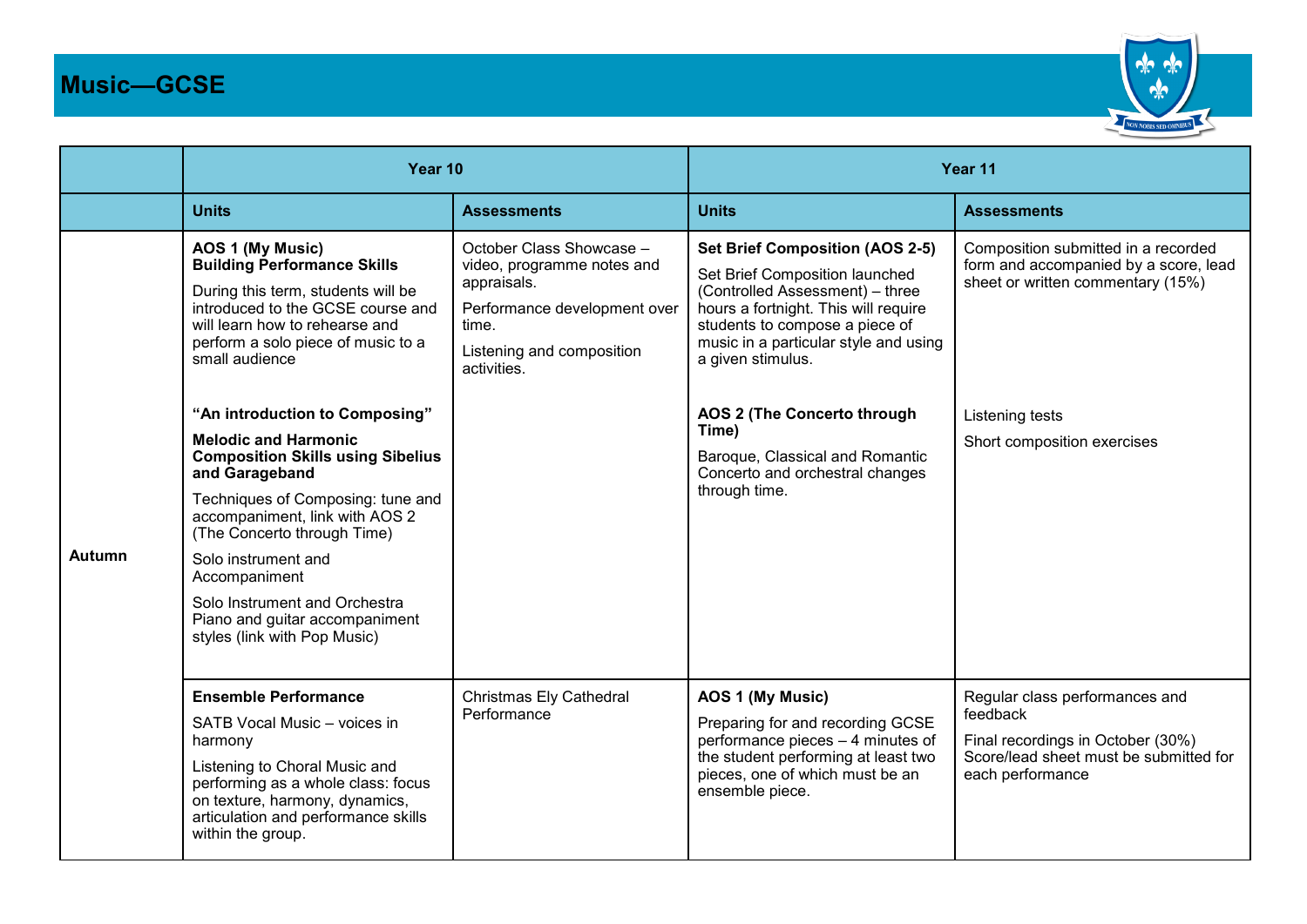| <b>Spring</b> | <b>AOS 5 (Conventions of Pop)</b>                                                                                                               | Group compositions - pop song<br>writing in the style of a chosen<br>genre.                                 | <b>Complete review of AOS 4</b><br>and 5 (Conventions of Pop<br>and Film Music)                  | Listening tests                     |
|---------------|-------------------------------------------------------------------------------------------------------------------------------------------------|-------------------------------------------------------------------------------------------------------------|--------------------------------------------------------------------------------------------------|-------------------------------------|
|               | • Rock 'n' Roll of the 1950s<br>and 1960s                                                                                                       |                                                                                                             |                                                                                                  | Short composition tasks             |
|               | • Rock Anthems of the 1970s<br>and 1980s                                                                                                        | <b>Listening Tests</b>                                                                                      | Revision and listening<br>exercises based on                                                     |                                     |
|               | • Pop Ballads of the 1970s,<br>1980s and 1990s                                                                                                  |                                                                                                             | Conventions of Pop and Film/<br>Video Game Music.                                                |                                     |
|               | • Solo Artists from 1990 to the<br>present day                                                                                                  |                                                                                                             | Revision of key words                                                                            |                                     |
|               | <b>FREE COMPOSITION -</b><br><b>Coursework 1</b>                                                                                                | Composition submitted in a recorded<br>form and accompanied by a score,<br>lead sheet or written commentary | Practice papers.                                                                                 |                                     |
|               | Students compose a piece of<br>music to their own set brief.<br>This is completely free and can<br>be in any style, for any<br>instrument.      | (15%)                                                                                                       |                                                                                                  |                                     |
|               | Students are expected to use<br>and develop their knowledge<br>and understanding of rhythm,<br>melody, harmony and<br>compositional techniques. |                                                                                                             |                                                                                                  |                                     |
| <b>Summer</b> | AOS 4 (Film Music)                                                                                                                              | Short composition exercises in<br>groups and individually - composing<br>music to support action on screen. | <b>Completed Review of AOS 2</b><br>and 3 (Concerto through<br>Time and Rhythms of the<br>World) | Listening and composition exercises |
|               | Students study a range of<br>music used for films including:                                                                                    |                                                                                                             |                                                                                                  | Practice papers                     |
|               | • Music that has been                                                                                                                           |                                                                                                             | Revision of Vocabulary                                                                           |                                     |
|               | composed specifically for a<br>film.                                                                                                            |                                                                                                             | <b>Practice Papers</b>                                                                           |                                     |
|               | • Music from the Western<br>Classical tradition that has<br>been used within a film                                                             |                                                                                                             |                                                                                                  |                                     |
|               | Music that has been<br>$\bullet$<br>composed as a soundtrack<br>for a video game                                                                |                                                                                                             |                                                                                                  |                                     |